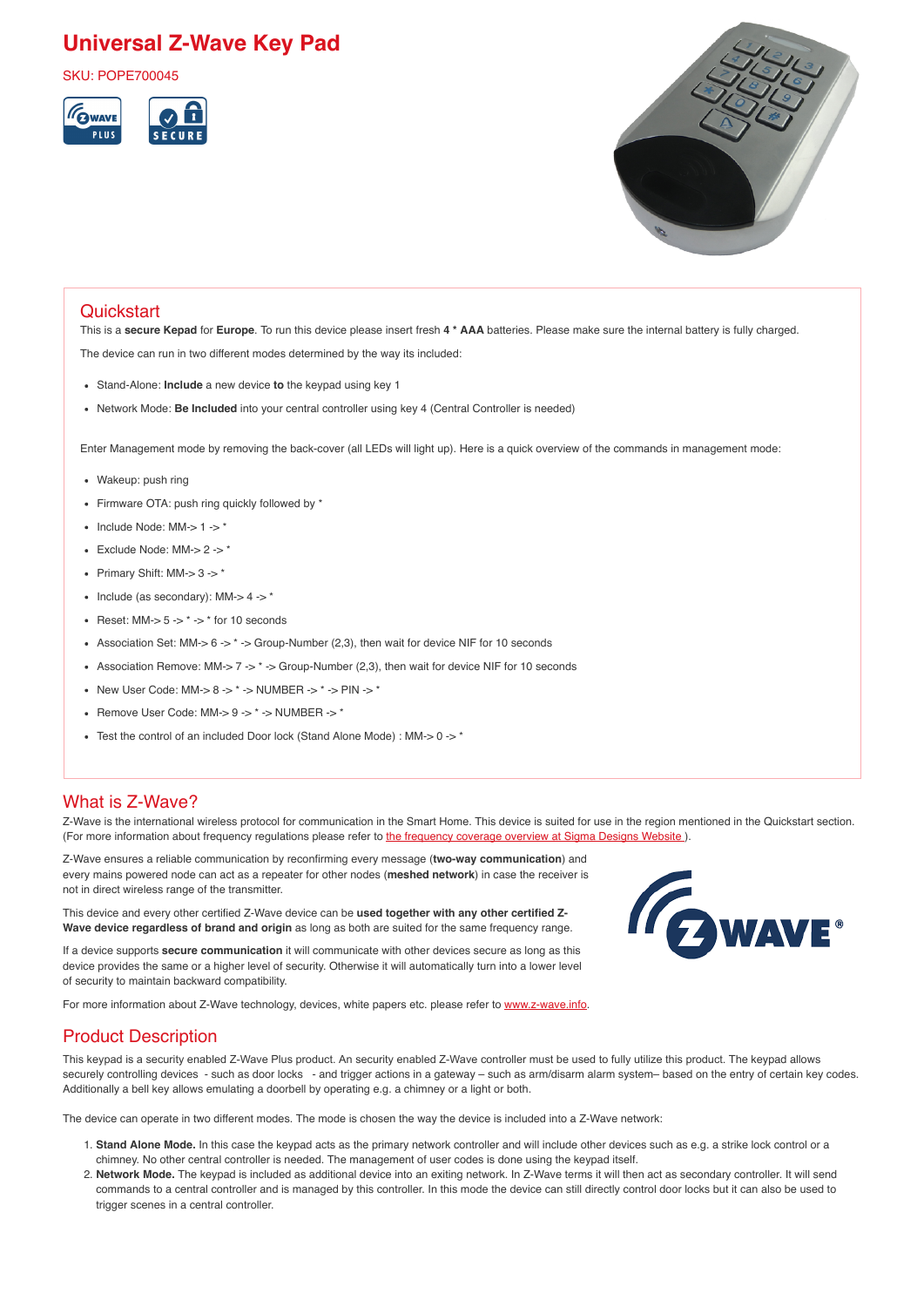The device is protected by a tamper switch sending out an alarm message when the enclosure is opened.

#### Prepare for Installation / Reset

Please read the user manual before installing the product.

In order to include (add) a Z-Wave device to a network it **must be in factory default state.** Please make sure to reset the device into factory default. You can do this by performing an Exclusion operation as described below in the manual. Every Z-Wave controller is able to perform this operation however it is recommended to use the primary controller of the previous network to make sure the very device is excluded properly from this network.

#### Reset to factory default

This device also allows to be reset without any involvement of a Z-Wave controller. This procedure should only be used when the primary controller is inoperable.

Turn into Management Mode, hit button 5 for 10 second. The red LED will start flashg the last 5 seconds of the waiting time

#### Safety Warning for Batteries

The product contains batteries. Please remove the batteries when the device is not used. Do not mix batteries of different charging level or different brands.

#### Installation

The device can be mounted on all flat walls or can also be simply put on a table. Due to the IP rating of 55 it can be used outside the house e.g. to operate the main door. Unscrew the little screw on the bottom side of the device to open the enclosure. the back side is mounted ot the wall using Screws.

The device has a standard operation mode to ring the bell and to apply key codes to operate a door lock or generate events in the central controller. All setup and management functions however are performed in a management mode. The management mode can be entered in two different ways:

- When you open the device (remove the backside cover) the management mode is activated. All key backlights with light up to confirm management mode. Closing the device will terminate the management mode.
- Entering the key code #20 will enter the management mode even when the tamper switch is closed.

In management mode there is a preset user code 0-0-0-0 for test purposes (only active in management mode!). This code is a valid user code resulting in a Door Open Command sent into Association Group 2.

#### Inclusion/Exclusion

On factory default the device does not belong to any Z-Wave network. The device needs to be **added to an existing wireless network** to communicate with the devices of this network. This process is called **Inclusion**.

Devices can also be removed from a network. This process is called **Exclusion**. Both processes are initiated by the primary controller of the Z-Wave network. This controller is turned into exclusion respective inclusion mode. Inclusion and Exclusion is then performed doing a special manual action right on the device.

#### Inclusion

Turn into Management Mode, hit button 4 and confirm with \* (Star Key)

#### Exclusion

Turn into Management Mode, hit button 4 and confirm with \* (Star Key)

#### Product Usage

The keypad allows typing in up to 20 different key codes and pressing certain dedicated buttons. Key codes are numbered 1...20 must have minimum 4 and maximum 10 digits as number between 0 und 9. All key codes are equal except key code #20 that will also activate the management mode. Beside the 10 numerical keys the devices offers a ENTER key (\*), an ESCAPE key (#) and a Bell key. Every key entry needs to be confirmed by "\*". Sequences can be aborted using the "#" key.

The bell key will immeditately cause ringing a bell if there is a bell devices included in association group 3. They entry of the key code needs to be confirmed by "\*". If no "\*" is entered the entry will time out and use the key entered so far. This means its possible not to confirm by "\*" and wait for the timeout of few seconds.

#### Stand Alone Mode

The purpose of the stand-alone mode is to use the keypad together with a door lock and a indicator device (Chimney, light switch – to indicate bell ring). The keypad has two control groups (in Z-Wave language association group), one to control a door lock using key codes and one controlling the chimney using the bell key. So simplify the setup process the keypad will automatically place the first included door lock into the control group for door locks (#2) and the first included binary switch into control group for doorbell (#3). Hence to setup the keypad for simple door control, perform the following steps:

- 1. Open back cover to activate management mode
- 2. Hit button 1 + "\*" and include the door lock (e.g. Popp Strike lock)
- 3. Check the correct operation and wireless connection to the door lock using \* + "0" while in management mode
- 4. Optionally include a switch to control a bell or a light. Check using button "Bell" is the switch is switching means the bell is ringing.
- 5. Hit button 8 +"\*" followed by the commands given in the quick start section to setup a key user code. Repeat this for every key code needed.
- 6. Test the setup and mount the keypad at the desired location.

#### Network Mode

The purpose of the network mode is to use the keypad as control device for the whole Smart Home. This means that after including the keypad into the network of the central controller this very controller will receive event notifications for all actions performed on the keypad:

- Entering a valid key code (Scene ID 20 is issued). Its possible to issue the key code nuber as scene ID by setting the configuration parameter #5 accordingly
- Hitting the bell button once: Scene ID 21
- Hitting the bell button twice within one second: Scene ID 22
- Entering a invalid key code : Scene ID 23

The central controller will see the keypad as a kind of remote control with various buttons (key codes and real buttons). Additionally the tamper switch status is reported to protect the device against tampering.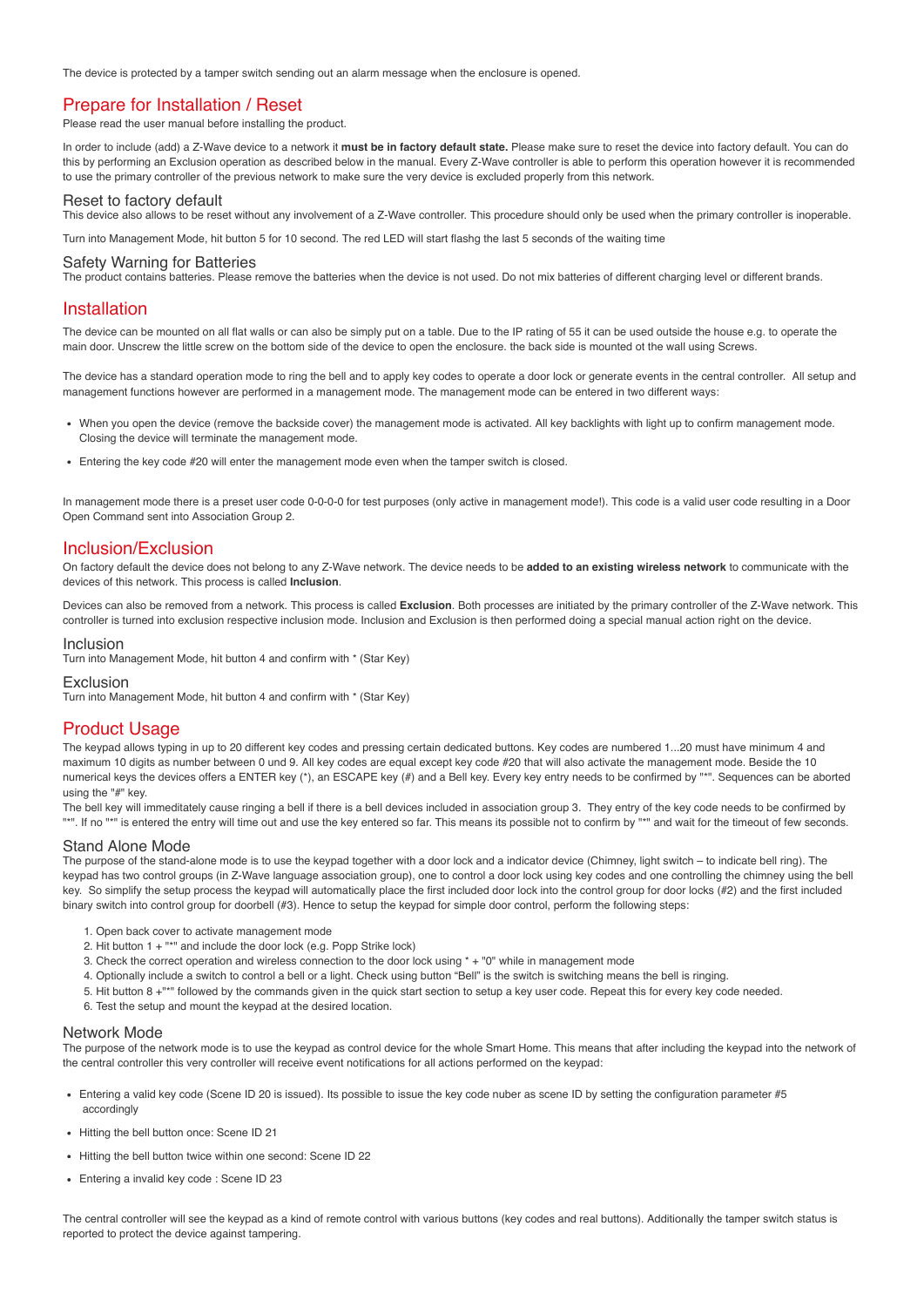- 1. In network mode the management of user codes can be done both locally on the keypad and using the central controllers Graphical User Interface. In case the central control offers a user interface for door lock management a history of valid and invalid key code entries can be accessed.
- 2. While in network mode the keypad can also directly control door locks and bells using the association functions built in. Just include the door lock and the switch from your central controller and use the central controllers Z-Wave association management interface to place the lock in association group 2 and the bell switch in association group 3. Its also possible to use the key codes mentioned in the quick start to set and unset these associations.

#### Indications

- When the device is in standby no LED is on.
- Turning on management mode or activating the button for further button entry turns the blue LED on. Every recognized button push will turn off the blue background for a moment to confirm successful button press
- Depending on Configuation Parameter 6 the buzzer will sound to confirm any button press.
- The status LED indicates:
	- Success: green blinks for one second
	- Error: red blink for 3.5 seconds
	- Learn Mode: blue/green are blinking constantly
	- Next Menu: blue LED blinks for one second
	- Waiting for user code: blue LED blinks fast
	- Waiting for reset: blue LED blinks very fast
	- Inclusion/Exclusion: red/green LEDs are blinking constantly

#### **Notifications**

The device sends the following notifications to the central controller using Lifeline:

- Access Control (0x06): "Manual code exceeds limits (0x13)"; Sent, when pin code entered is more then 10
- Access Control (0x06): "Invalid User Code (0x14)";Sent, when entered pin code doesn't exist
- Access Control (0x06): "Keypad Unlock (0x06)"; Sent, when entered pin code is correct and door is opened. This command also encapsulates the USER\_CODE\_REPORT with the pin entered
- Access Control (0x06): "All User Codes Deleted (0x0c)";Sent, when all pin codes arre removed by command from controller
- Access Control (0x06): "Single User Code deleted (0x0d)";Sent, when new pin code is removed by command from controller, or manually on the keypad
- Access Control (0x06): "New User Code added (0x0e)"; Sent, when new pin code is added by command from controller, or manually on the keypad
- Access Control (0x06): "New User Code not added (0x0f)"; Sent, when after attempt to add new pin code, using keypad
- Burglar Alarm (0x07): "Tamper Removed"; When keypad is unmounted and enclosure is opened

## Node Information Frame

The Node Information Frame (NIF) is the business card of a Z-Wave device. It contains information about the device type and the technical capabilities. The inclusion and exclusion of the device is confirmed by sending out a Node Information Frame. Beside this it may be needed for certain network operations to send out a Node Information Frame. To issue a NIF execute the following action: hit \* (Star Key)

## Communication to a Sleeping device (Wakeup)

This device is battery operated and turned into deep sleep state most of the time to save battery life time. Communication with the device is limited. In order to communicate with the device, a static controller **C** is needed in the network. This controller will maintain a mailbox for the battery operated devices and store commands that can not be received during deep sleep state. Without such a controller, communication may become impossible and/or the battery life time is significantly decreased.

This device will wakeup regularly and announce the wakeup state by sending out a so called Wakeup Notification. The controller can then empty the mailbox. Therefore, the device needs to be configured with the desired wakeup interval and the node ID of the controller. If the device was included by a static controller this controller will usually perform all necessary configurations. The wakeup interval is a tradeoff between maximal battery life time and the desired responses of the device. To wakeup the device please perform the following action: hit \* (Star Key)

## Quick trouble shooting

Here are a few hints for network installation if things dont work as expected.

- 1. Make sure a device is in factory reset state before including. In doubt exclude before include.
- 2. If inclusion still fails, check if both devices use the same frequency.
- 3. Remove all dead devices from associations. Otherwise you will see severe delays.
- 4. Never use sleeping battery devices without a central controller.
- 5. Dont poll FLIRS devices.
- 6. Make sure to have enough mains powered device to benefit from the meshing

### Firmware-Update over the Air

This device is capable of receiving a new firmware 'over the air'. The update function needs to be supported by the central controller. Once the controller starts the update process, perform the following action to confirm the firmware update: hit \* (Star Key)

## Association - one device controls an other device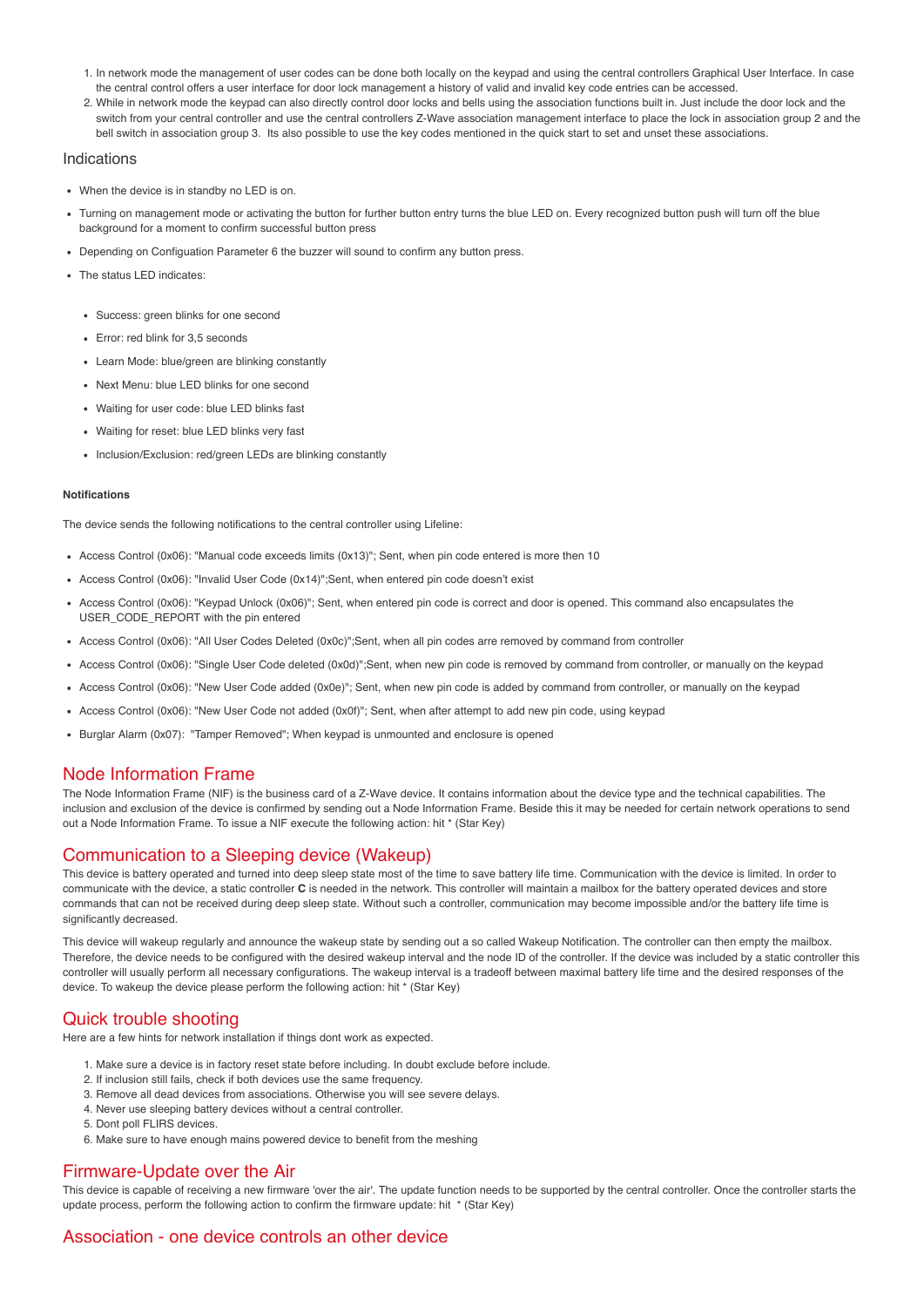always related to certain events (e.g. button pressed, sensor triggers, ...). In case the event happens all devices stored in the respective association group will receive the same wireless command wireless command, typically a 'Basic Set' Command.

#### Association Groups:

| <b>Group Number</b> | <b>Maximum Nodes</b> | <b>Description</b>  |
|---------------------|----------------------|---------------------|
|                     | 10                   | Lifeline            |
|                     | 10                   | Door Lock Control   |
|                     | 10                   | Ring Button Control |

## Special Operations as Z-Wave Controller

As long as this device is not included into a Z-Wave network of a different controller it is able to manage its own Z-Wave network as primary controller. As a primary controller the device can include and exclude other devices in its own network, manage associations, and reorganize the network in case of problems. The following controller functions are supported:

#### Inclusion of other devices

Communication between two Z-Wave devices only works if both belong to the same wireless network. Joining a network is called inclusion and is initiated by a controller. The controller needs to be turned into the inclusion mode. Once in this inclusion mode the other device needs to confirm the inclusion - typically by pressing a button.

If current primary controller in your network is in special SIS mode this and any other secondary controller can also include and exclude devices.

To become primary a contoller have to be resetted and then include a device.

Turn into Management Mode, hit button 1 and confirm with \* (Star Key)

#### Exclusion of other devices

The primary controller can exclude devices from the Z-Wave network. During exclusion the relationship between the device and the network of this controller is terminated. No communication between the device and other devices still in the network can happen after a successful exclusion. The controller needs to be turned into the exclusion mode. Once in this exclusion mode the other device needs to confirm the exclusion - typically by pressing a button.

**Attention:** Removing a device from the network means that it is turned back into factory default status. This process can also exclude devices from it's previous network.

Turn into Management Mode, hit button 2 and confirm with \* (Star Key)

#### Shift of Primary Controller Role

The device can hand over its primary role to another controller and become secondary controller.

Turn into Management Mode, hit button 3 and confirm with \* (Star Key)

## Configuration Parameters

Z-Wave products are supposed to work out of the box after inclusion, however certain configuration can adapt the function better to user needs or unlock further enhanced features.

**IMPORTANT:** Controllers may only allow configuring signed values. In order to set values in the range 128...255 the value sent in the application shall be the desired value minus 256. For example: To set a parameter to 200 it may be needed to set a value of 200 minus 256 = minus 56. In case of a two byte value the same logic applies: Values greater than 32768 may needed to be given as negative values too.

#### Parameter 1: Door Lock Automatic Secure Timeout

After this time a CLOSE command is sent to the controlled door lock. On default no CLOSE command is sent assuming that the strike lock has its own timeout set Size: 1 Byte, Default Value: 0

| <b>Setting</b>  | Descrintion         |
|-----------------|---------------------|
| $10 - 127$<br>. | econds <sup>3</sup> |

#### Parameter 2: Ring Button Press Basic Command OFF Timeout

After this time the Door Bell will receive an OF command regardless of the actuall button is pressed or not

Size: 1 Byte, Default Value: 3

| Setting         | :crintion  |
|-----------------|------------|
| -<br>. .<br>. . | CDRO<br>JS |

#### Parameter 3: Ring Button ON Command

This value is sent into Association Group 3 when the door bell button is pressed. Size: 1 Byte, Default Value: 255

| Setting    | <b>Description</b>             |
|------------|--------------------------------|
| $ 0 - 99 $ | <b>Basic Set Command Value</b> |
| 255        | <b>Basic Set Command Value</b> |

#### Parameter 4: Ring Button OFF Command

This value is sent into Association Group 3 when the door bell button is released or the timeout has reached. Size: 1 Byte, Default Value: 0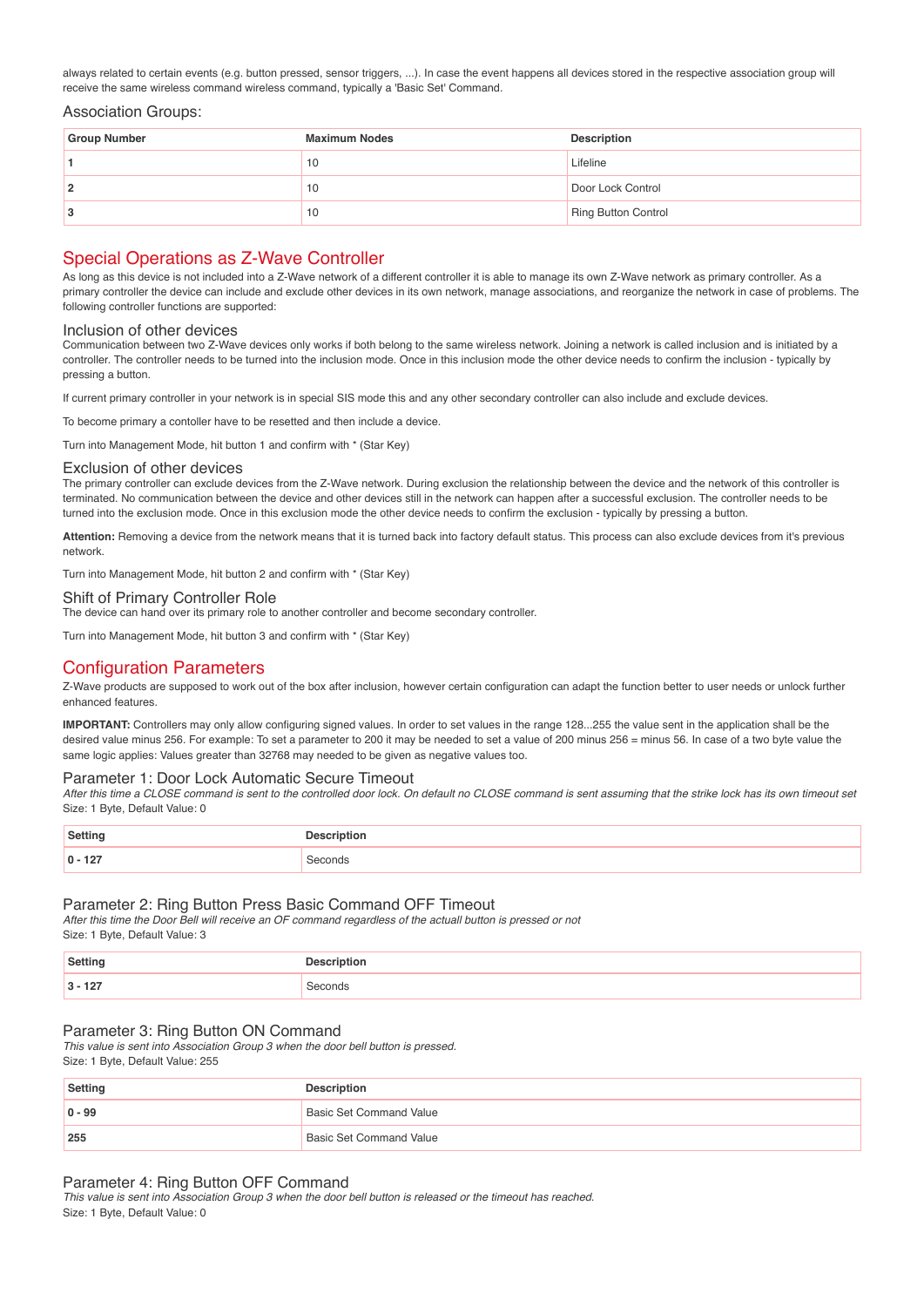| Setting    | <b>Description</b>             |
|------------|--------------------------------|
| $ 0 - 99 $ | <b>Basic Set Command Value</b> |
| 255        | <b>Basic Set Command Value</b> |

Parameter 5: Central Scene ID for User Codes This parameter defines if different user codes shall cause individual or similar scene ID sent to the main controller. Size: 1 Byte, Default Value: 0

| <b>Setting</b> | <b>Description</b>                      |
|----------------|-----------------------------------------|
|                | Constant Scene ID 20 for all User Codes |
|                | Individual User Codes 1  20             |

## Parameter 6: Buzzer Confirmation

Size: 1 Byte, Default Value: 1

| Setting | <b>Description</b> |
|---------|--------------------|
| 0       | <b>Disabled</b>    |
|         | Enabled            |

## Technical Data

| <b>Dimensions</b>           | 120x75x25 mm mm     |
|-----------------------------|---------------------|
| Weight                      | 230 gr              |
| <b>Hardware Platform</b>    | ZM5101              |
| <b>IP Class</b>             | IP 44               |
| <b>Battery Type</b>         | $4 * AAA$           |
| <b>Device Type</b>          | Kepad               |
| <b>Generic Device Class</b> | Portable Controller |
| <b>Network Operation</b>    | Portable Controller |
| <b>Firmware Version</b>     | 01.00               |
| <b>Z-Wave Version</b>       | 6.51.10             |
| <b>Z-Wave Product Id</b>    | 0115.0100.0103      |

# Supported Command Classes

- Basic
- Sensor Binary
- Association Grp Info
- Device Reset Locally
- Central Scene
- Zwaveplus Info
- User Code
- Configuration
- Alarm
- Manufacturer Specific
- Powerlevel
- Firmware Update Md
- Battery
- Wake Up
- Association
- Version